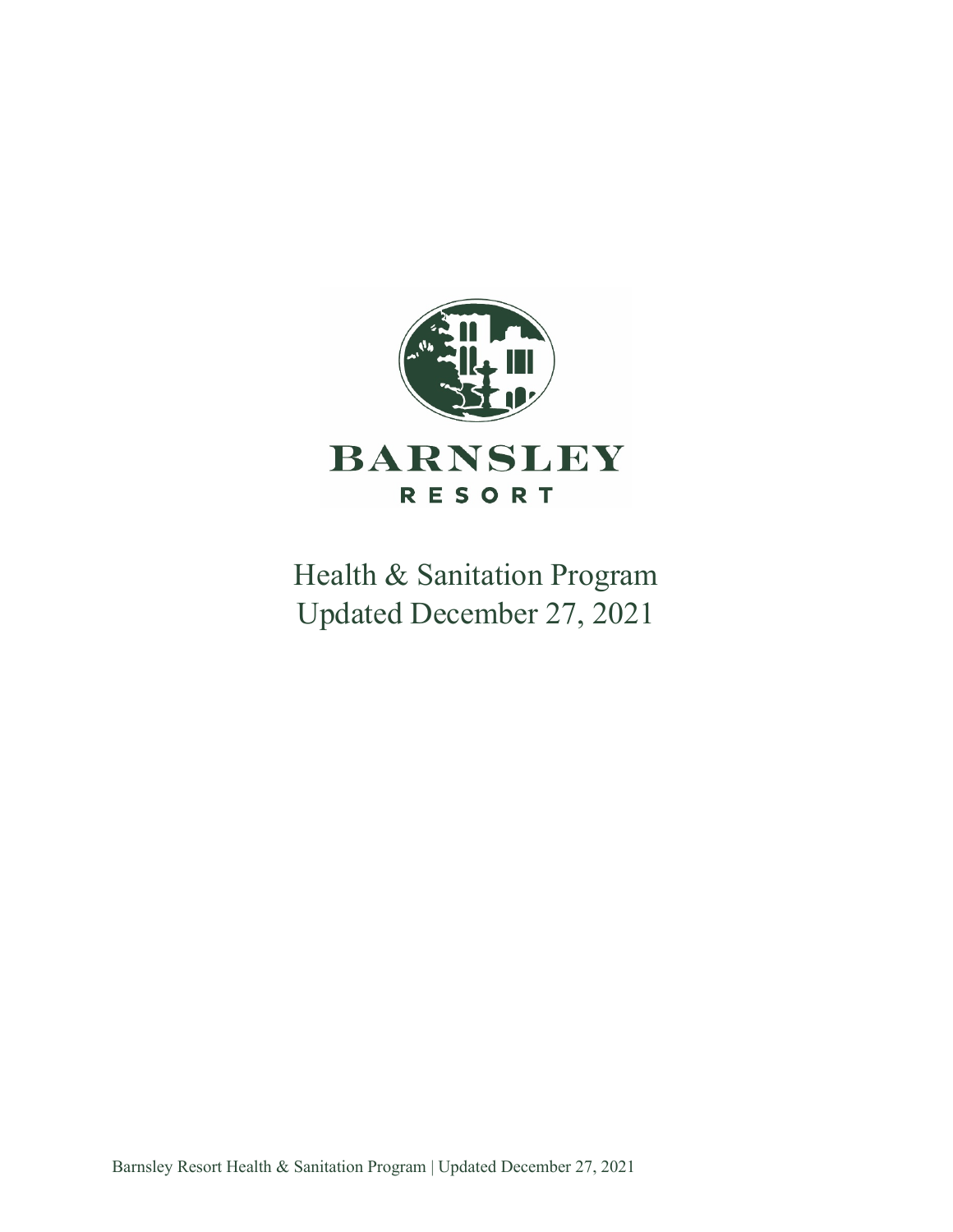

December 27, 2021

Dear Guests, Members, Colleagues and Partners,

At Barnsley Resort, we are committed to a mindful and purposeful Health & Sanitation program to provide a clean and calm environment for our resort guests, members, colleagues and other visitors. Throughout the resort, our team is working diligently to follow our enhanced commitment to Health & Sanitation.

To keep this plan as up-to-date as possible, we continuously monitor policy updates from the local health authorities, the CDC, State of Georgia, U.S. government and organizations such as the American Hotel & Lodging Association, Georgia Hotel & Lodging Association, U.S Travel Association, the National Restaurant Association and other public health advancements. Some policies as stated in this plan may change based upon the most current recommendations of these organizations. We are modifying the plan on an ongoing basis to provide the most current information available about our Health & Sanitation Program at the resort.

As we enter into a new year, we are optimistic about continuing to offer a safe and enjoyable resort environment complemented by broad access to the Covid-19 vaccine and sustaining health practices followed by our colleagues and guests. We hope that the procedures outlined in this plan will provide you with peace of mind and confidence as you consider your future travels to Barnsley Resort.

We look forward to welcoming you to Barnsley Resort for your upcoming travels.

Sincerely,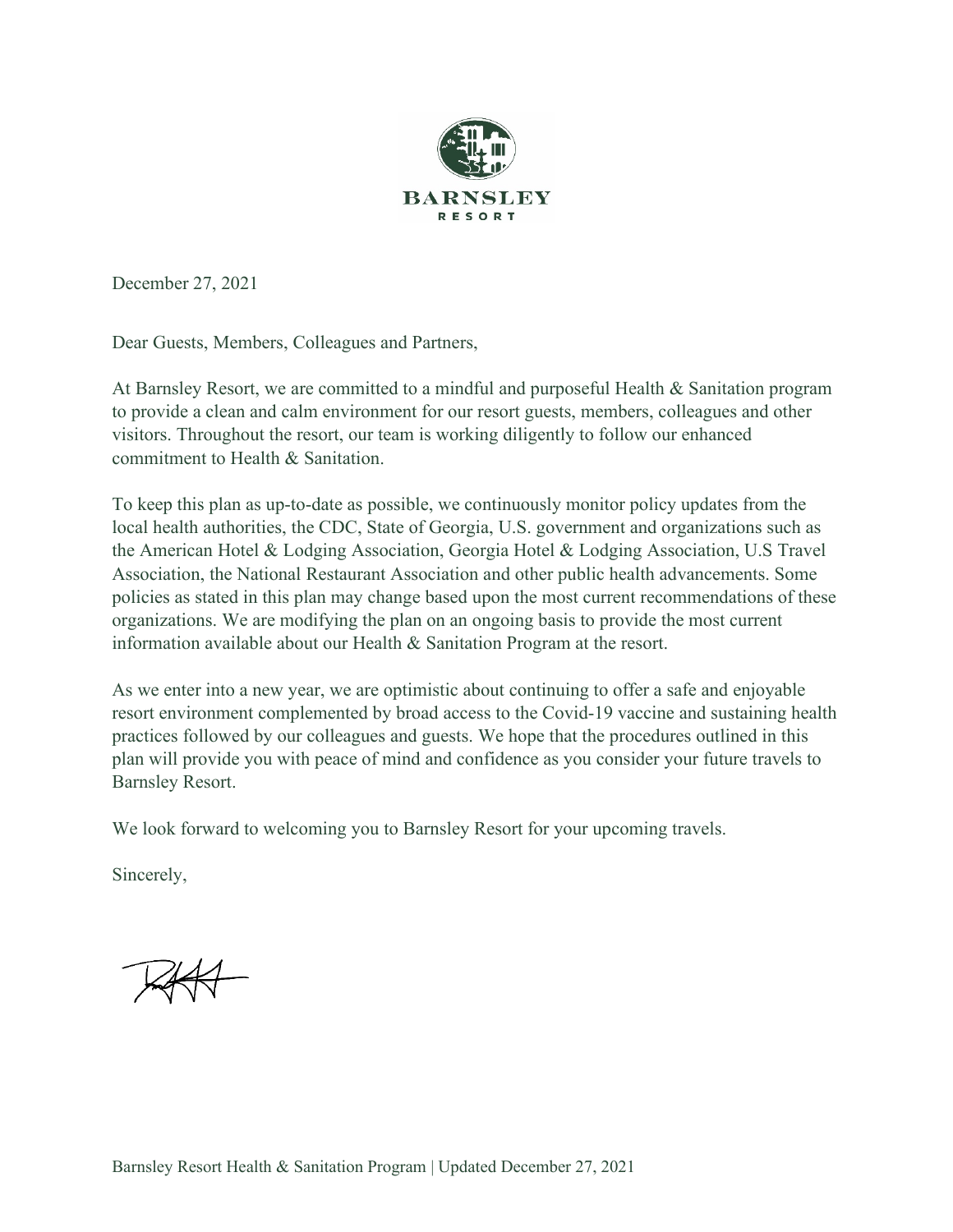#### **I. Colleague Health**

Providing a safe and clean resort environment for all who engage with Barnsley Resort is one of our highest priorities. All resort colleagues follow these procedures:

- 1. **Commitment to Health & Safety**: Barnsley Resort Colleagues are required to review and acknowledge a commitment to this Health & Sanitation Program. All colleagues are educated regarding the importance of staying home when showing any symptoms of illness, avoiding contact with those who may be sick and isolating if encountering an individual who has tested positive for Covid-19 or other illness.
- 2. **Hand-Washing**: All colleagues are instructed regarding safe hand-washing practices with warm water and soap to prevent the spread of contagions. Food service workers are to change gloves and wash hands every 20 minutes; other colleagues are to wash hands at least once per hour. Employees are also instructed to wash their hands for at least 20 seconds during any additional activities including, but not limited to, any visit to the bathroom, cleaning, breaks, meals, before and after shift. If soap, warm water and a sink are not available, use of hand-sanitizer is acceptable with 60% alcohol content.
- 3. **Clocking In and Out:** Sanitizer stations with 60% alcohol content are located at each time clock.
- 4. **Personal Protective Equipment (PPE):** Appropriate PPE may be required for colleagues depending upon their role and responsibilities. Face masks or coverings are recommended for colleagues who are not fully vaccinated from Covid-19 and are required effective January 10, 2022 following the Federal OSHA ETS (emergency temporary standard.) Training regarding proper use, cleaning and disposal of PPE is provided.
- **5. Social Distancing:** Resort colleagues are mindful of social distancing guidelines when performing job duties.
- 6. **Work Stations & Areas:** Frequent cleaning is mandated for any shared work stations that may be used by multiple individuals during different shifts (i.e. host stand at restaurant). Additional cleaning responsibilities are noted later in this plan.
- 7. **Daily Audits:** Safety Committee Members audit each work area daily for appropriate PPE supplies, sanitizer stations and safety practices to ensure staff are following cleanliness protocols.
- **8. Presumptive Illness for Covid-19 (or Other Infectious Disease)**: Resort colleagues who exhibit symptoms of Covid-19 or have come into direct contact with individuals with confirmed or possible Covid-19 cases (whether in or outside of the workplace) are expected to undergo appropriate testing as recommended by medical professionals and, at a minimum, self-isolate for the required period of time as recommended by the CDC. Proof of a negative test result must be presented before any colleague who previously tested positive for Covid-19 may return to work. This includes proof of a negative test for a colleague who resides in the same household with someone who had Covid-19.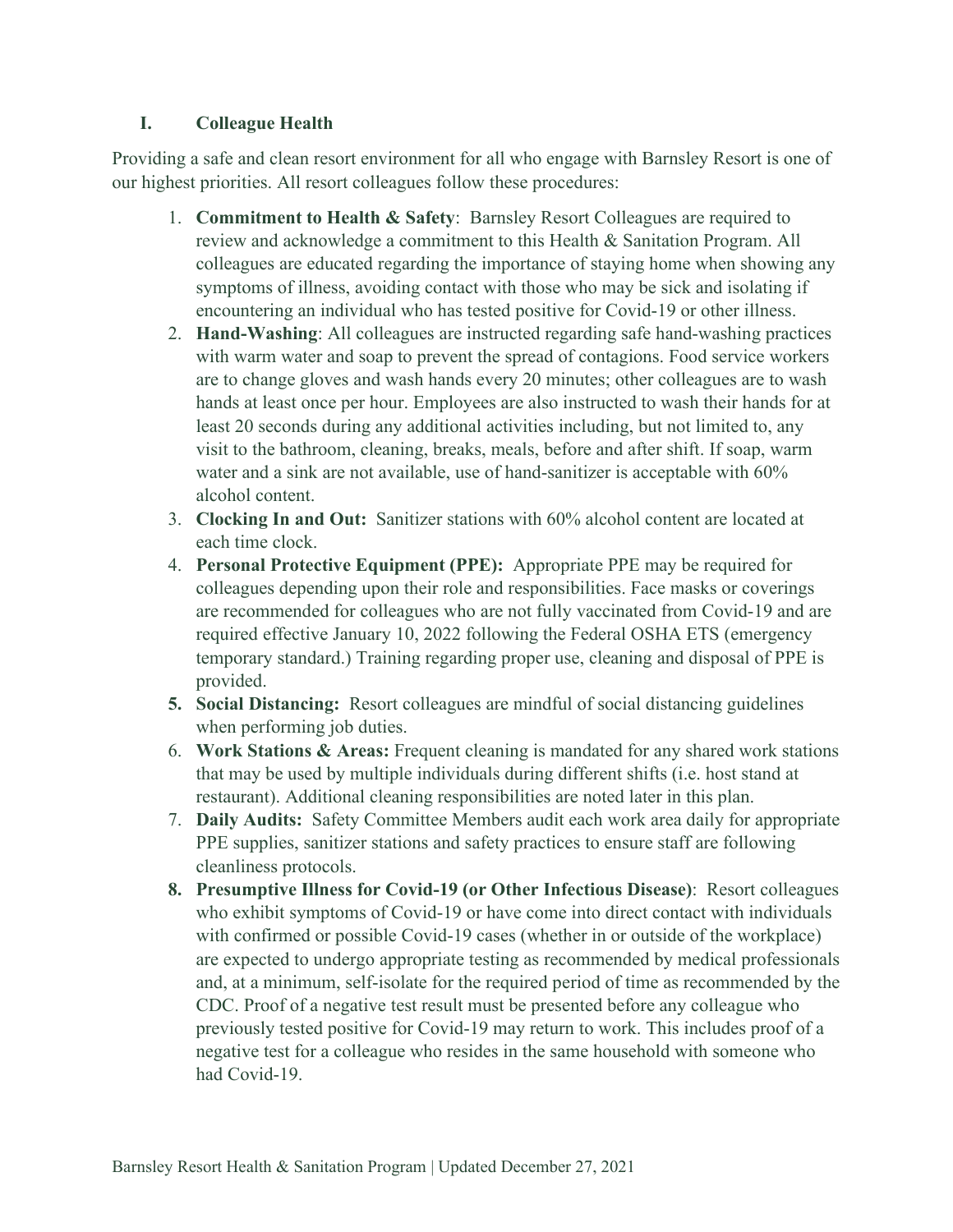- **9. Confirmed Cases of Covid-19**: Confirmed cases of Covid-19 will be reported to the local health authorities in accordance with the actions recommended by the CDC.
- **10. Vaccination:** Resort colleagues are highly encouraged to receive the Covid-19 vaccination. An internal campaign communicates the benefits of receiving the Covid-19 vaccine. Vaccine and testing policies following the Federal OSHA ETS and timeline as currently stated.

### **II. Guest Health**

We are committed to providing a clean and healthy resort experience for our guests. Throughout their visit, resort guests, members and other visitors may notice the following:

- **1. Face Coverings:** Face coverings are recommended for unvaccinated guests in all indoor public areas of the resort. Guests may request a face mask if they do not have their own.
- **2. Sanitizer Stations:** Hand sanitizer is provided throughout the resort's public areas.
- **3. Social Distancing:** Guests are requested to maintain social distance from other guests and colleagues. Signs are noted in key gathering areas to offer reminders.
- **4. Thermometers:** At any time, guests may request a temperature screening from colleagues at the Front Desk for any concerns regarding personal health with the use of an infrared thermometer. A thermometer may be "checked out" by a group contact to assist with intake of group attendees or wedding guests, if desired.
- **5. Presumptive Illness for Covid-19 (or Other Infectious Disease)**: Resort guests who exhibit symptoms of Covid-19 or have come into contact with individuals with confirmed or possible Covid-19 cases (whether at the resort or during their stay) are expected to undergo appropriate testing as recommended by medical professionals and, at a minimum, self-isolate for the required period of time as recommended by the CDC.
- **6. Confirmed Cases of Covid-19**: Confirmed cases of Covid-19 are reported to the local health authorities. Appropriate notification is provided to other guests and colleagues following health department and CDC guidelines.
- 7. **A Shared Responsibility**: As noted by the U.S. Travel Association, responding effectively to Covid-19 is a shared responsibility. We encourage travelers to continue to follow safe travel practices and follow science-based guidelines to help protect the health of their family and those around them, including fellow travelers and industry employees. This includes guests who may have received the vaccine following CDC recommendations. By working together, we can create a shared safe space to enjoy the Barnsley Resort experience while following government and industry guidance for the health and safety of fellow guests and resort colleagues.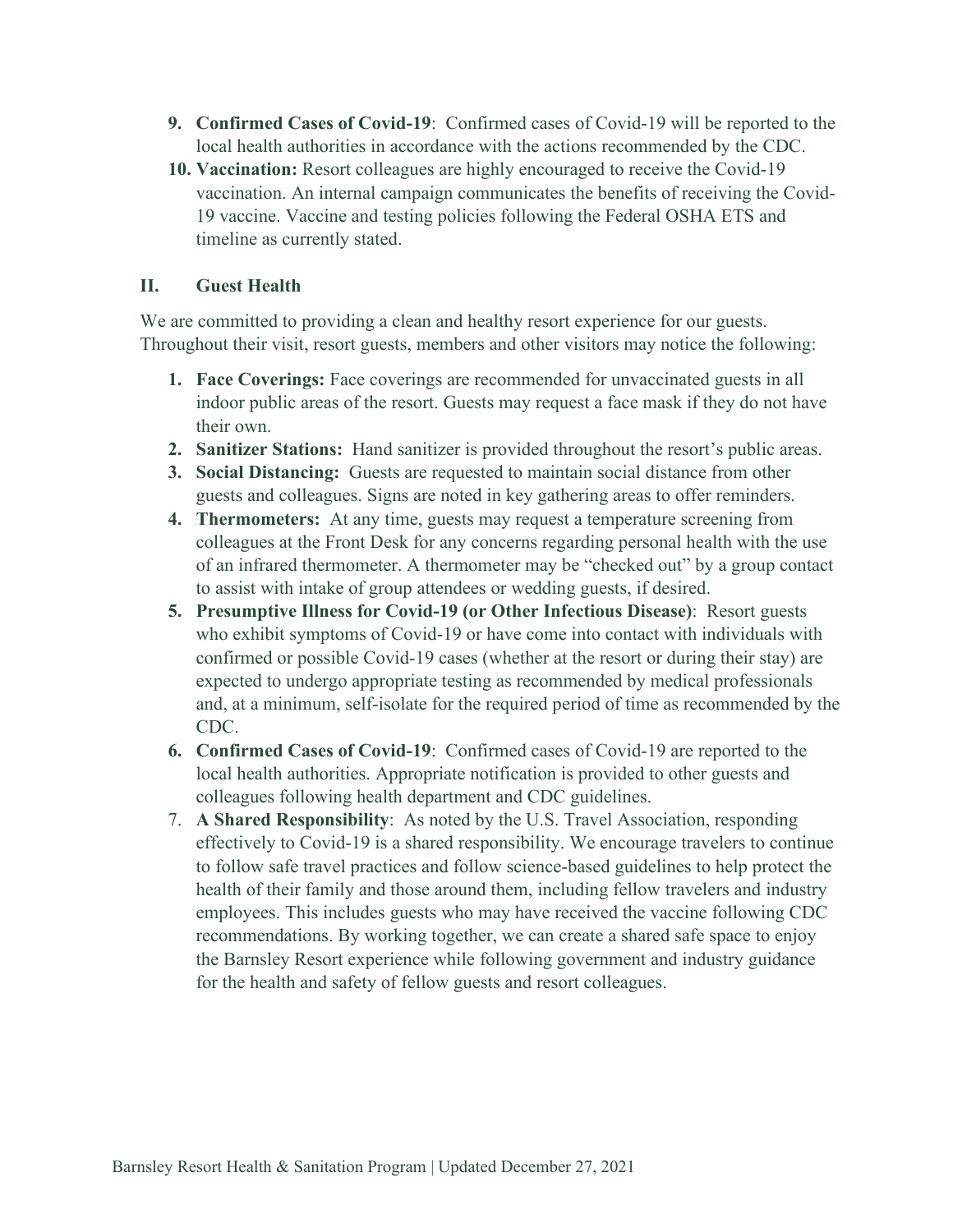### **III. Resort-Wide Cleaning Products & Protocols**

Cleaning products and protocols are used that meet EPA guidelines and are approved for effective use against viruses, bacteria and other airborne and bloodborne pathogens. Resort leadership works with vendors and partners to ensure a plentiful, uninterrupted supply of necessary cleaning products as well as PPE.

- **1. Electrostatic Cleaning:** Electrostatic sprayers use hospital-grade disinfectant to rapidly disinfect spaces. Public areas are sprayed twice daily.
- **2. Public Spaces & Gathering Areas:** The frequency of cleaning and sanitizing has increased in all public spaces with an emphasis on frequent contact surfaces such as door handles, elevator keypad, check in counters, handrails and more. Each area is cleaned every other hour at a minimum. Doors may be propped open where appropriate to minimize contact.
- **3. Laundry**: All laundry including bed linens, restaurant and banquet linens and other fabrics are washed at a high temperature and approved cleaning products according to CDC guidelines.
- **4. Front & Back of House Signage**: Health and hygiene reminders are placed at hightraffic areas at the resort including, meeting and event facilities and high traffic back of house workspaces.

### **IV. Guest Services, Accommodations & Housekeeping**

#### **1. Guest Arrival & Departure**

- Provide option for low-contact arrival process.
- Offer guest pre-payment of accommodations charges to card on file on arrival day.
- Email all guest folios to room, eliminating the need to "check out" via front desk with instruction to leave keys in the guest room.
- Guest room keys are disinfected between guests.

#### **2. Guest Services & Bell Staff**

- Introduce guest accommodations based upon guest preference.
- Ask guests if they prefer to handle own bags.
- Ice requests fulfilled with pre-bagged and sealed deliveries.
- Firepit assistance upon request.

# **3. Guest Rooms & Housekeeping Services**

Guest rooms are cleaned with hospital grade commercial cleansers between each guest arrival and departure. Special attention is given to high-touch items and surfaces including doorknobs and handles, hair dryers, coffee makers, phones and more.

In addition, the following protocols are in place:

• Hand sanitizer is included in bath amenity setup (one per stay).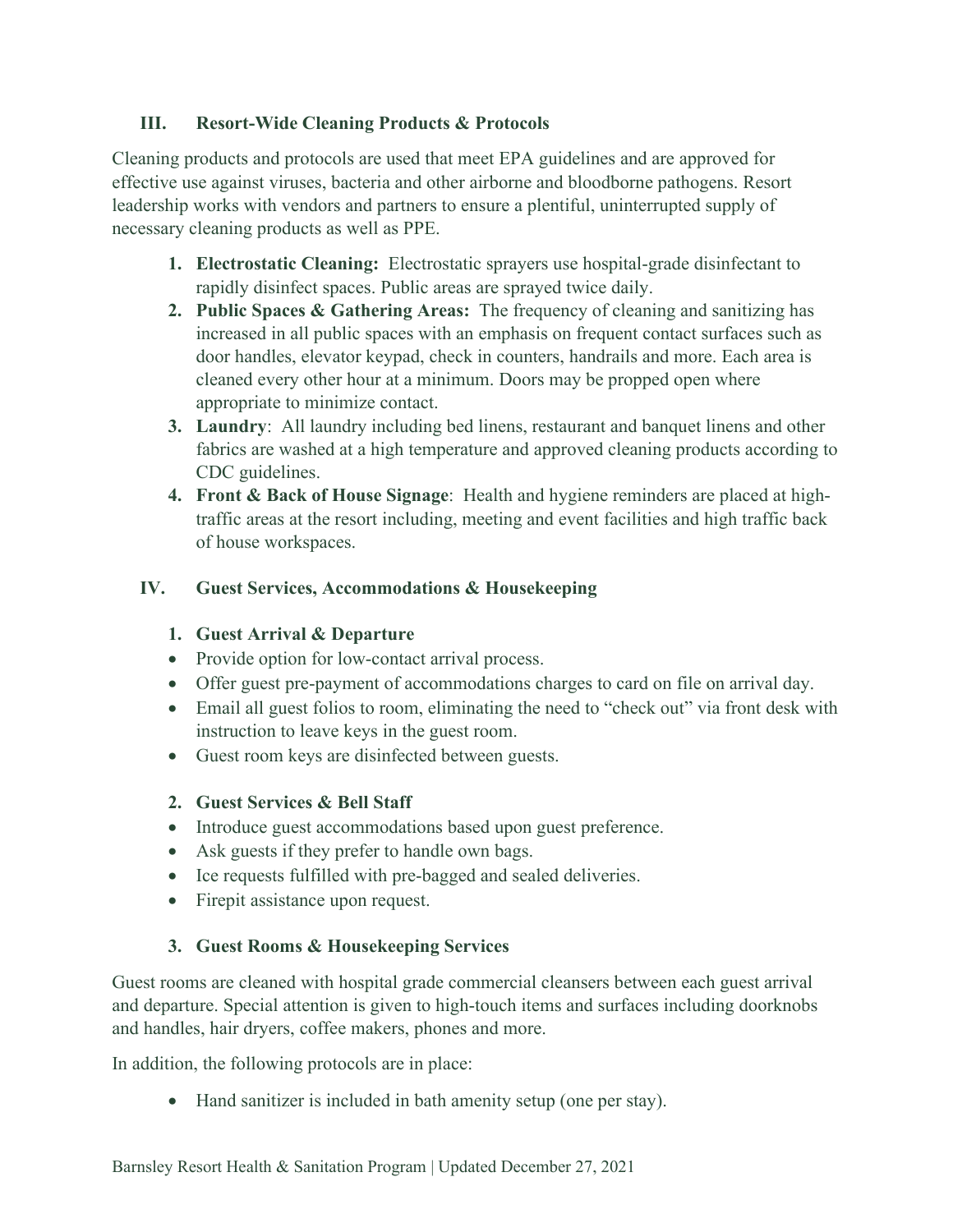- Housekeeping will enter your room *upon request only*. Stayover service is not provided to focus on cleaning between guests. We are pleased to provide housekeeping services *upon request only* including additional linens, coffee, trash removal or other items upon request between 8 a.m. and 3 p.m. daily.
- Woodlands Grill To Go Menu presented in frame via QR code to be cleaned with each stay.

# **V. Restaurants, Culinary & Banquets**

Restaurants follow guidelines recommended by the National Restaurant Association and American Hotel & Lodging Association. These include the following highlights:

#### **1. Restaurants**

- Implement reservations only model for Woodlands Grill and Rice House for all meals.
- Resort chefs and kitchen personnel have ServSafe certification which includes commercial hygiene and cleanliness standards.
- Servers, hosts and other front of house employees follow all safety, sanitation and hand-washing guidelines.
- All tabletops are cleaned between guests for restaurant dining & banquet events.
- Implement no contact QR codes or single use menus.
- Common touch items are cleaned every other hour at a minimum.
- *Colleagues may not use cell phones during shifts.*
- Guest room or Member account charges highly encouraged.
- No eating or drinking from open containers allowed in back of house.
- Back of house areas cleaned and mopped each hour including sanitizing trash cans.
- Disposable containers utilized for all Woodlands To Go orders to guest rooms.

# **1. Banquets & Catering Events**

Group and wedding contacts should consult with their event manager to review their preferences and how current guidelines may affect their upcoming event.

- All food and beverage presentations follow current guidelines issued by the state of Georgia and recommendations of the National Restaurant Association.
- Clean meeting rooms at the end of each day or between different groups with electrostatic machine.
- Sign placement indicating sanitation protocols at the start of each meeting.